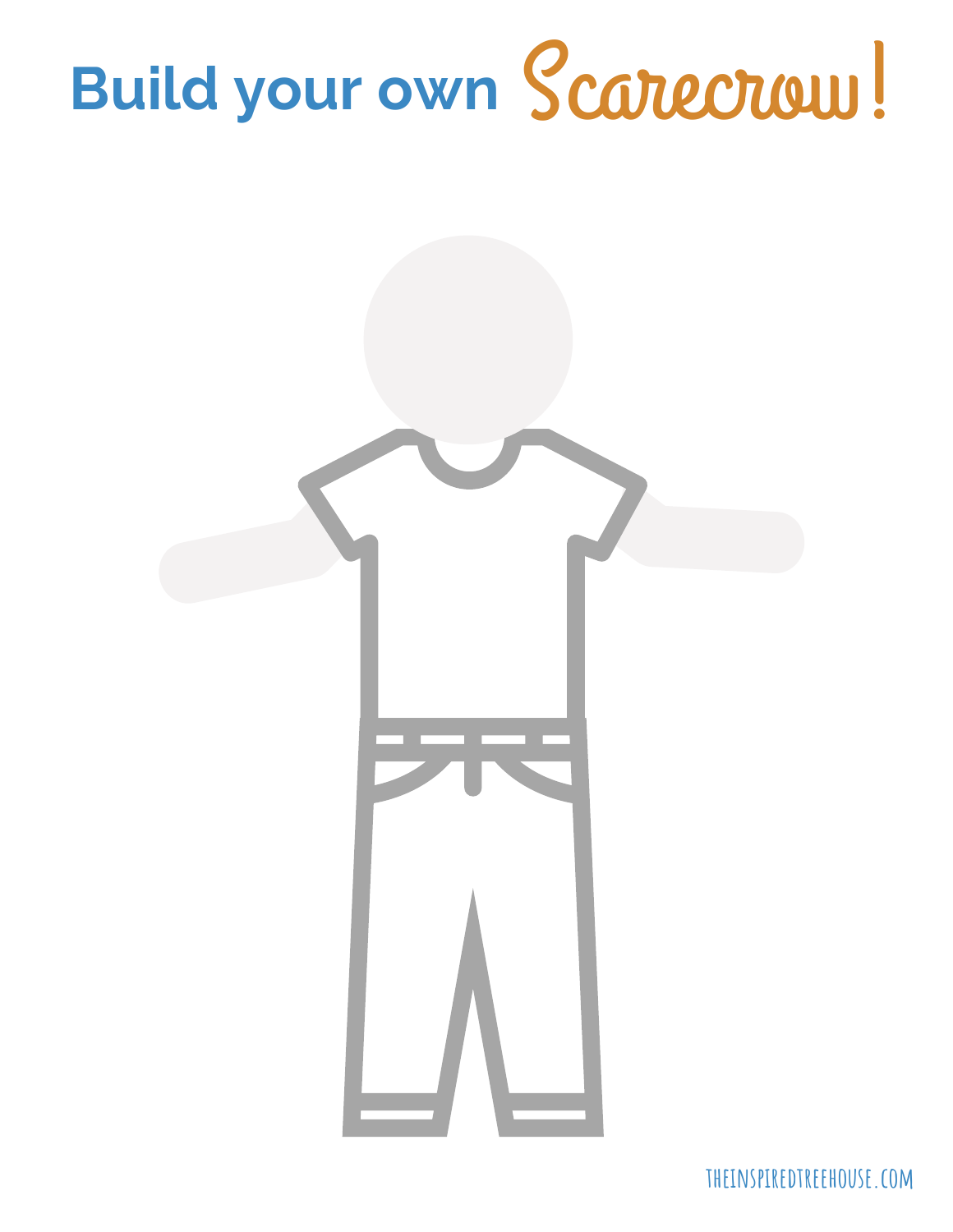**Add eyes to the scarecrow:** DO YOU LIKE TO PLAY BASKETBALL? YES O NO XX

### **Add a nose to the scarecrow:** WOULD YOU RATHER RUN OR WALK? RUN WALK

#### **Add a mouth to the scarecrow:** DO YOU HAVE A DOG? yes was not

**Add hair to the scarecrow:** DO YOU LIKE TO PLAY VIDEO GAMES?  $YES$  /////// NO  $ZZZZ$ 

**Add a shirt to the scarecrow:** WHAT IS YOUR FAVORITE COLOR?



## **Build your own** Scarecrow!

**Add buttons to the scarecrow:** DO YOU LIKE TO USE MARKERS OR CRAYONS? MARKERS CRAYONS





**Add pants to the scarecrow:** didyou make someone smile today?



**Add patches to the scarecrow's pants:** DO YOU LIKE ICE CREAM OR CAKE BETTER? ice cream cake

**Add a hat to the scarecrow:** DO YOU LIKE BUGS?



**theinspiredtreehouse.com**